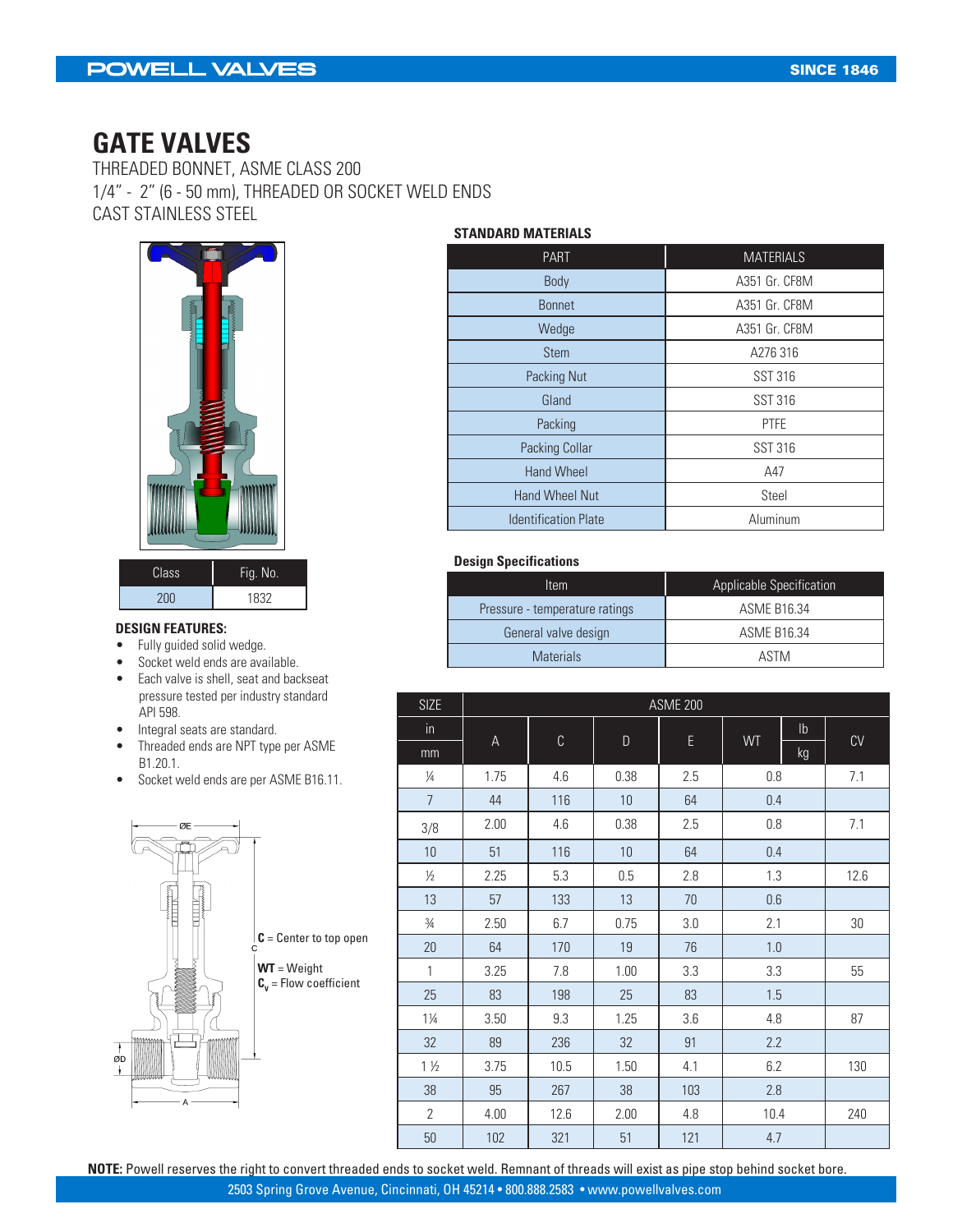### **API 603 GATE VALVES**

BOLTED BONNET, ASME CLASSES 200-600 1/4" - 2" (6 - 50 mm), THREADED OR SOCKET WELD ENDS CAST STAINLESS STEEL



| Class | Fig. No. |
|-------|----------|
| 200   | 2490     |
| 300   | 2467 (1) |
| 600   | 1973 (1) |

#### **DESIGN FEATURES:**

- Seat face: Ground and lapped to a smooth finish.
- Flexible Wedge with low center stem –wedge contact. Wedge is ground and lapped to a smooth finish and closely guided to prevent dragging and seat damage.
- Non-rotating stem with precision ACME threads and burnished finish. Double ACME thread for faster operation.
- Body and bonnet joint accurately machined. Gasket materials and details on page 6.
- Each valve is shell, seat and backseat pressure tested per industry standard API 598.
- Valves are available with socket weld ends.
- Yoke bushing can be lubricated to minimize friction and prolong life of the stem.
- Body and bonnet castings are precision machined.
- Gland has two-piece construction for easy alignment.
- Each valve has a unique certification number that is traceable to the valve certification

| <b>PART</b>                 | <b>MATERIALS</b>               |
|-----------------------------|--------------------------------|
| Body                        | A351 Gr. CF3M                  |
| <b>Bonnet</b>               | A351 Gr. CF8M                  |
| Wedge                       | A351 Gr. CF8M                  |
| <b>Stem</b>                 | A276 316                       |
| <b>Stem Bushing</b>         | A 439 Ductile NI-Resist Gr. D2 |
| <b>Gland Flange</b>         | A351 Gr. CF8M                  |
| Eye Bolt                    | A193 Gr. B8                    |
| Eye Bolt Nut                | A194 Gr.8                      |
| Groove Pin                  | Series 300                     |
| Gland                       | A276 316                       |
| Packing                     | PTFE (2)                       |
| Gasket                      | PTFE (2)                       |
| <b>Hand Wheel</b>           | Malleable Iron or Steel        |
| <b>Hand Wheel Nut</b>       | Malleable Iron or Steel        |
| Key                         | Steel                          |
| <b>Lubricant Fitting</b>    | Steel                          |
| Body / Bonnet Stud          | A193 Gr. B8                    |
| Body / Bonnet Nut           | A194 Gr.8                      |
| <b>Identification Plate</b> | Series 300 SST                 |

**STANDARD MATERIALS (Other materials available)**

1. See pages 10-12 for flanged and buttweld designs.

2. For API 603 compliance, optional graphitic packing and gasket are required.

#### **Design Specifications**

| Item                           | <b>Applicable Specification</b> |
|--------------------------------|---------------------------------|
| <b>Wall thickness</b>          | API 603 + B16.34                |
| Pressure - temperature ratings | <b>ASME B16.34</b>              |
| General valve design           | API 603 & B16.34                |
| End threads-NPT                | <b>ASME B1.20.1</b>             |
| Socket weld ends               | <b>ASME B16.11</b>              |
| <b>Materials</b>               | ASTM                            |

sheet which includes MTR data, pressure test report, inspection report and certificate of conformance.

- Other available options as follows:
	- » Alternate valve materials
	- » Alternate trim materials
	- » NACE service
	- » Special cleaning for applications such as oxygen or chlorine
	- » Other options available as specified

**NOTE**: Powell reserves the right to convert threaded ends to socket weld. Remnant of threads will exist as pipe stop behind socket bore.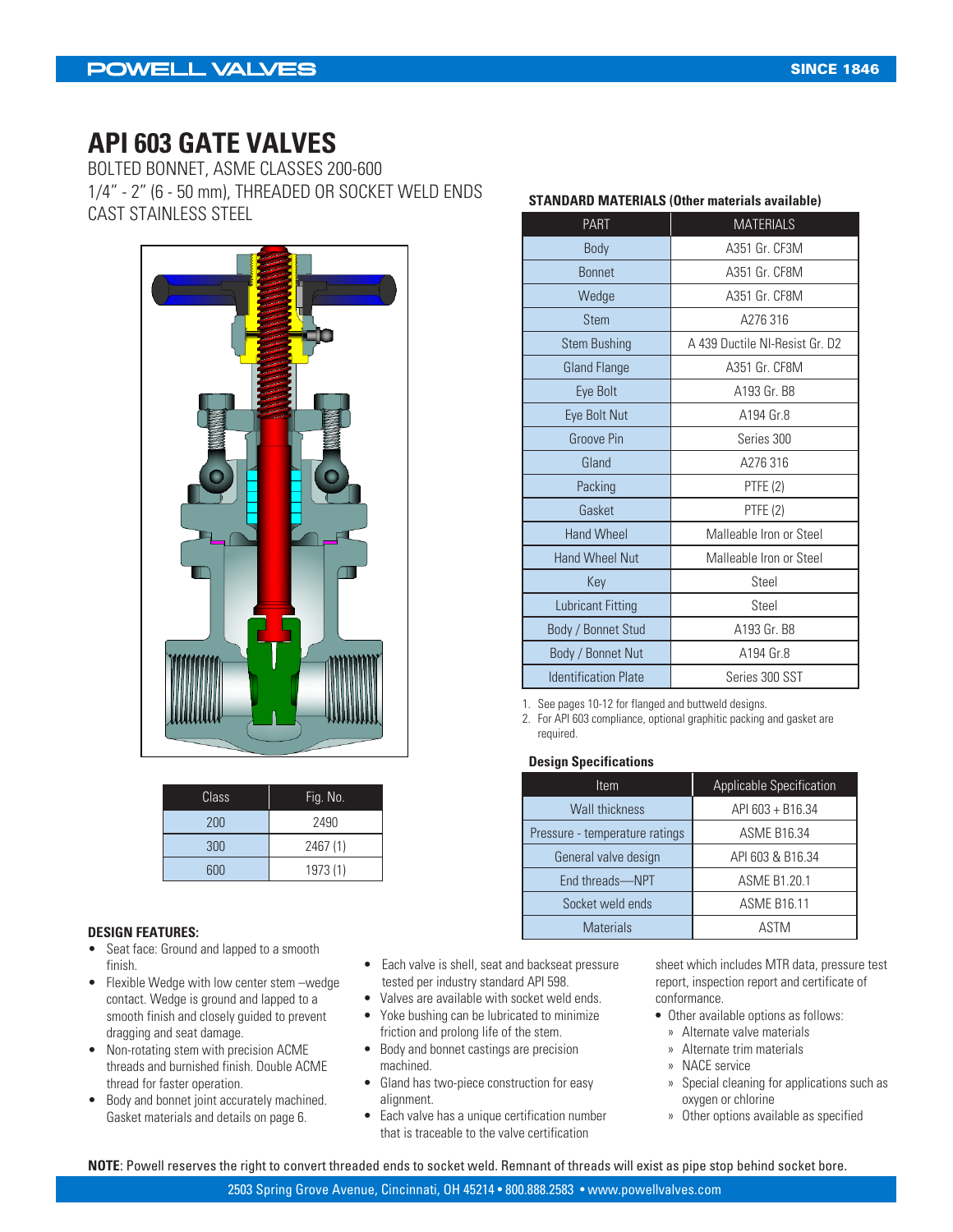# **GATE VALVE DIMENSIONS (CLASSES 200 - 600)**

| <b>SIZE</b>    | <b>ASME 200</b> |      |      |     |               |            |      |             | <b>ASME 300</b> |                |                |             |
|----------------|-----------------|------|------|-----|---------------|------------|------|-------------|-----------------|----------------|----------------|-------------|
| in             |                 | C    | D    | E   | $\mathsf{lb}$ |            |      | $\mathbb C$ | $\mathsf{D}$    |                | I <sub>b</sub> |             |
| mm             | A               |      |      |     | WT<br>kg      | $C_{\vee}$ | A    |             |                 | E              | WT<br>kg       | $C_{\rm v}$ |
| $\frac{1}{4}$  | 2.13            | 6.5  | 0.38 | 3.0 | 3.5           | 7.1        | 2.13 | 6.5         | 0.38            | 3              | 3.4            | 7.1         |
| 6              | 54              | 165  | 10   | 76  | 1.6           |            | 54   | 165         | 10              | 76             | 1.5            |             |
| 3/8            | 2.13            | 6.5  | 0.38 | 3.0 | 3.5           | 7.1        | 2.13 | 6.5         | 0.38            | 3              | 3.4            | 7.1         |
| 10             | 54              | 165  | 10   | 76  | 1.6           |            | 54   | 165         | 10              | 76             | 1.5            |             |
| $\frac{1}{2}$  | 3.00            | 7.8  | 0.50 | 3.5 | 4.8           | 12.6       | 3.00 | 7.9         | 0.50            | 3.5            | 4.6            | 12.6        |
| 13             | 76              | 198  | 13   | 89  | 2.2           |            | 76   | 200         | 13              | 89             | 2.1            |             |
| $\frac{3}{4}$  | 3.50            | 8.6  | 0.75 | 4.0 | 6.5           | 30         | 3.5  | 8.9         | 0.75            | 4              | 6.1            | 30          |
| 19             | 89              | 219  | 19   | 102 | 2.9           |            | 89   | 225         | 19              | 102            | 2.8            |             |
| 1              | 4.00            | 9.4  | 1.00 | 4.5 | 9.0           | 55         | 4.00 | 9.4         | 1.00            | 4.5            | 9.1            | 55          |
| 25             | 102             | 240  | 25   | 114 | 4.1           |            | 102  | 240         | 25              | 114            | 4.1            |             |
| $1\frac{1}{4}$ | 4.63            | 10.8 | 1.50 | 5.0 | 13.1          | 130        | 4.63 | 10.8        | 1.25            | 5              | 13.1           | 87          |
| 32             | 140             | 274  | 38   | 127 | 6.0           |            | 178  | 274         | 32              | 127            | 6.0            |             |
| $1\frac{1}{2}$ | 4.63            | 12.1 | 1.50 | 6.0 | 18.0          | 130        | 4.63 | 12.1        | 1.50            | 6              | 18.0           | 130         |
| 38             | 117             | 308  | 38   | 152 | 8.2           |            | 117  | 308         | 38              | 152            | 8.2            |             |
| 2              | 5.00            | 14.3 | 2.00 | 7.0 | 24.3          | 240        | 5.00 | 14.3        | 2.00            | $\overline{7}$ | 28.9           | 240         |
| 50             | 127             | 362  | 51   | 178 | 11.0          |            | 127  | 362         | 51              | 178            | 13.1           |             |



| <b>SIZE</b>    | ASME 600 |              |                                         |         |                     |                     |
|----------------|----------|--------------|-----------------------------------------|---------|---------------------|---------------------|
| $\mathsf{in}$  |          | $\mathbb{C}$ |                                         |         | $\mathsf{lb}$<br>WT |                     |
| mm             | A        |              | $\begin{array}{c} \text{D} \end{array}$ | E       | kg                  | $\text{C}_\text{v}$ |
| $\frac{1}{4}$  | 2.13     | 6.6          | 0.38                                    | 3.0     | 4.3                 | 7.1                 |
| 6              | 54       | 168          | 10                                      | 76      | 2.0                 |                     |
| 3/8            | 2.13     | 6.6          | 0.38                                    | 3.0     | 4.3                 | 7.1                 |
| 10             | 54       | 168          | $10$                                    | 76      | 2.0                 |                     |
| $\frac{1}{2}$  | 3.00     | 7.9          | 0.50                                    | 3.5     | 5.1                 | 12.6                |
| 13             | 76       | 202          | 13                                      | 89      | 2.3                 |                     |
| $\frac{3}{4}$  | 3.50     | 8.9          | 0.75                                    | 4.0     | 7.1                 | $30\,$              |
| 19             | 89       | 225          | 19                                      | 102     | 3.2                 |                     |
| 1              | 4.00     | 9.8          | 1.00                                    | 5.0     | 10.6                | 55                  |
| 25             | 102      | 248          | 25                                      | 127     | 4.8                 |                     |
| $1\frac{1}{4}$ | 4.50     | 11.1         | 1.25                                    | $6.0\,$ | 15.7                | 87                  |
| 32             | 229      | 281          | 32                                      | 152     | 7.1                 |                     |
| $1\frac{1}{2}$ | 5.00     | 12.4         | 1.50                                    | 7.0     | 21.3                | 130                 |
| 38             | 127      | 316          | 38                                      | 178     | 9.7                 |                     |
| $\overline{2}$ | 5.75     | 14.3         | 2.00                                    | 8.0     | 32.0                | 240                 |
| 50             | 146      | 362          | 51                                      | 203     | 14.5                |                     |

**C** = Center to top open

**WT** = Weight  $\mathbf{C}_{\mathbf{v}}$  = Flow coefficient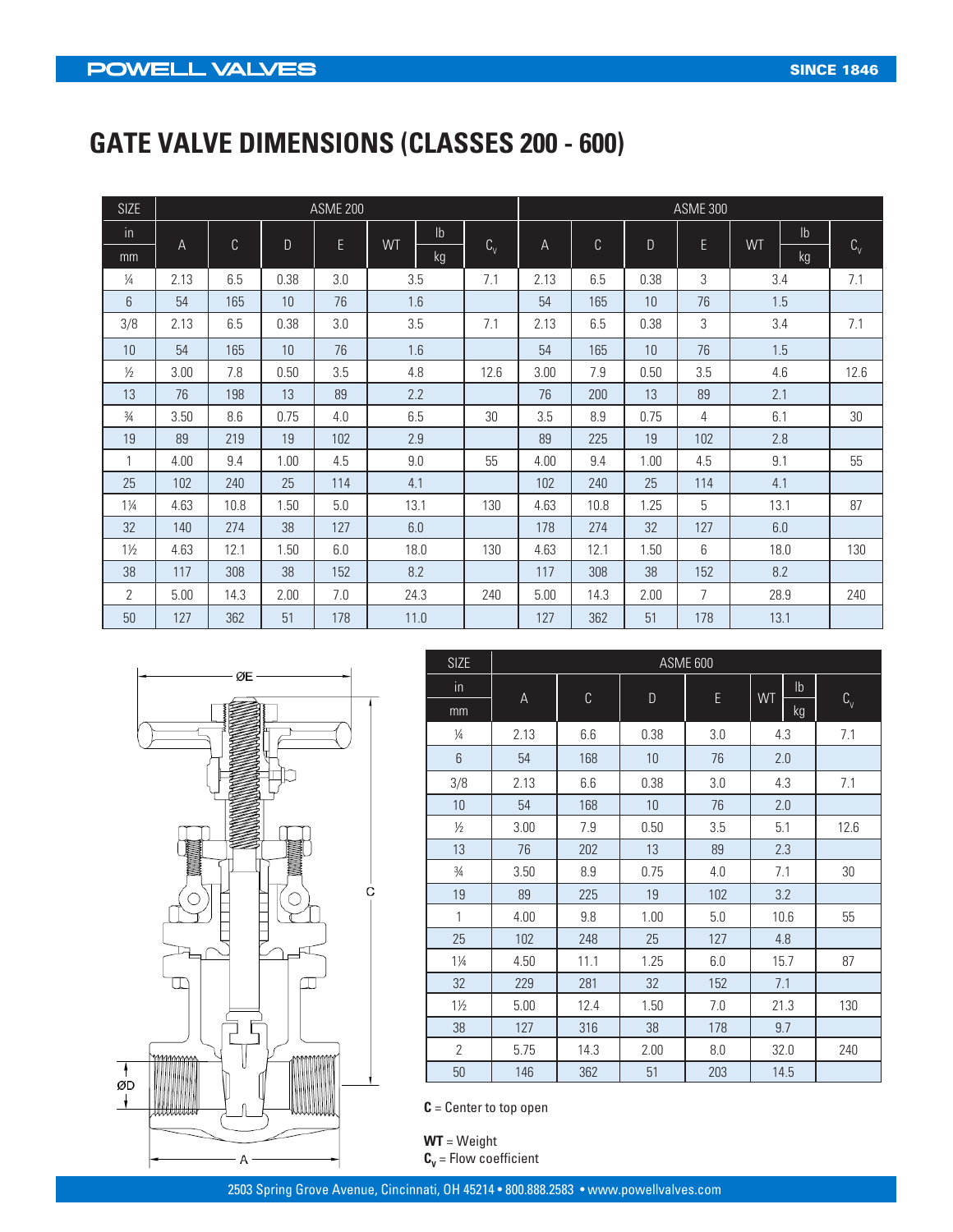

# **API 603 GATE VALVES**

BOLTED BONNET, ASME CLASSES 150-600 FLANGED OR BUTTWELD ENDS CAST STAINLESS STEEL



| Class | Fig. No. |
|-------|----------|
| 150   | 2456     |
| 300   | 2467 (4) |
| 600   | 1973 (4) |

#### **DESIGN FEATURES:**

- Seat face: Ground and lapped to a smooth finish.
- Flexible Wedge with low center stem wedge contact. Wedge is ground and lapped to a smooth finish and tightly guided to prevent dragging and seat damage.
- Non-rotating stem with precision ACME threads and burnished finish. Double start ACME thread for faster operation.
- Body and bonnet joint accurately machined. Gasket materials and details on page 6.
- Body and bonnet castings are precision machined. One-piece bonnet up to 12" (350 mm) valve size on all classes.
- Gland has two-piece construction for easy alignment.

| STANDARD MATERIALS (Other materials available) |  |  |  |  |
|------------------------------------------------|--|--|--|--|
|------------------------------------------------|--|--|--|--|

| <b>PART</b>                                                  | <b>MATERIALS</b>               |
|--------------------------------------------------------------|--------------------------------|
| Body                                                         | A351 Gr. CF8M (2)              |
| <b>Bonnet</b>                                                | A351 Gr. CF8M                  |
| Wedge                                                        | A351 Gr. CF8M                  |
| <b>Stem</b>                                                  | <b>SST 316</b>                 |
| <b>Stem Bushing</b>                                          | A 439 Ductile NI-Resist Gr. D2 |
| <b>Stem Bushing Lock Nut</b>                                 | Series 300 SST                 |
| <b>Gland Flange</b>                                          | A351 Gr. CF8M                  |
| Eye Bolt                                                     | A193 Gr. B8                    |
| Eye Bolt Nut                                                 | A194 Gr.8                      |
| <b>Groove Pin</b>                                            | Series 300 SST                 |
| Gland                                                        | <b>SST 316</b>                 |
| Packing                                                      | PTFE (3)                       |
| Packing Washer / Packing Spacer                              | <b>SST 316</b>                 |
| Gasket                                                       | PTFE (3)                       |
| <b>Hand Wheel</b>                                            | Malleable Iron or Steel        |
| <b>Hand Wheel Nut</b>                                        | Malleable Iron or Steel        |
| Key                                                          | Steel                          |
| <b>Lubricant Fitting</b>                                     | Steel                          |
| Body / Bonnet Stud                                           | A193 Gr. B8                    |
| Body / Bonnet Nut                                            | A194 Gr.8                      |
| Yoke arm (1)                                                 | A351 CF8                       |
| Bonnet / Yoke arm Stud (1)                                   | A193 Gr. B8                    |
| Bonnet / Yoke arm Nut (1)                                    | A194 Gr.8                      |
| Bearing Cap (1)                                              |                                |
| Cap Screws (1)                                               | Series 300 SST                 |
| <b>Identification Plate</b>                                  |                                |
| 1. 14" Valve sizes and up all classes have a two piece yoke. |                                |

2. CF3M for weld end bodies.

3. For API 603 compliance, optional graphitic packing and gasket are required.

4. See pages 8-9 for 2" and smaller sizes with threaded or socket weld ends.

#### **Design Specifications**

| <b>Item</b>                    | Applicable Specification |
|--------------------------------|--------------------------|
| <b>Wall thickness</b>          | API 603 + B16.34         |
| Pressure - temperature ratings | <b>ASME B16.34</b>       |
| General valve design           | API 603 & B16.34         |
| End to End dimensions          | <b>ASME B16.10</b>       |
| Flange design                  | <b>ASME B16.5</b>        |
| Butt Weld design               | <b>ASME B16.25</b>       |
| <b>Materials</b>               | ASTM                     |

- Flanges:
	- » Classes 150-300: 1/16" raised face.
	- » Class 600: 1/4" raised face.
	- » Finish 125-250 AARH for all valves.
- Rotating stem nut is Austenitic ductile iron Gr D2 renewable in line. Thrust bearings are supplied as follows:
	- » Class 150 & 300 14" (400 mm) and larger valve size.
	- » Class 600 6" (150 mm) and larger valve size.
- Heavier walled API 600 design available.
- Classes above 600 are available; see the API 600 catalog.
- Other available options as follows:
	- » Alternate valve materials available
	- » Bypass, drain and other auxiliary connections
	- » Gear, motor, and cylinder actuators available
	- » NACE service
	- » Special cleaning for applications such as oxygen or chlorine
	- » Other options available as specified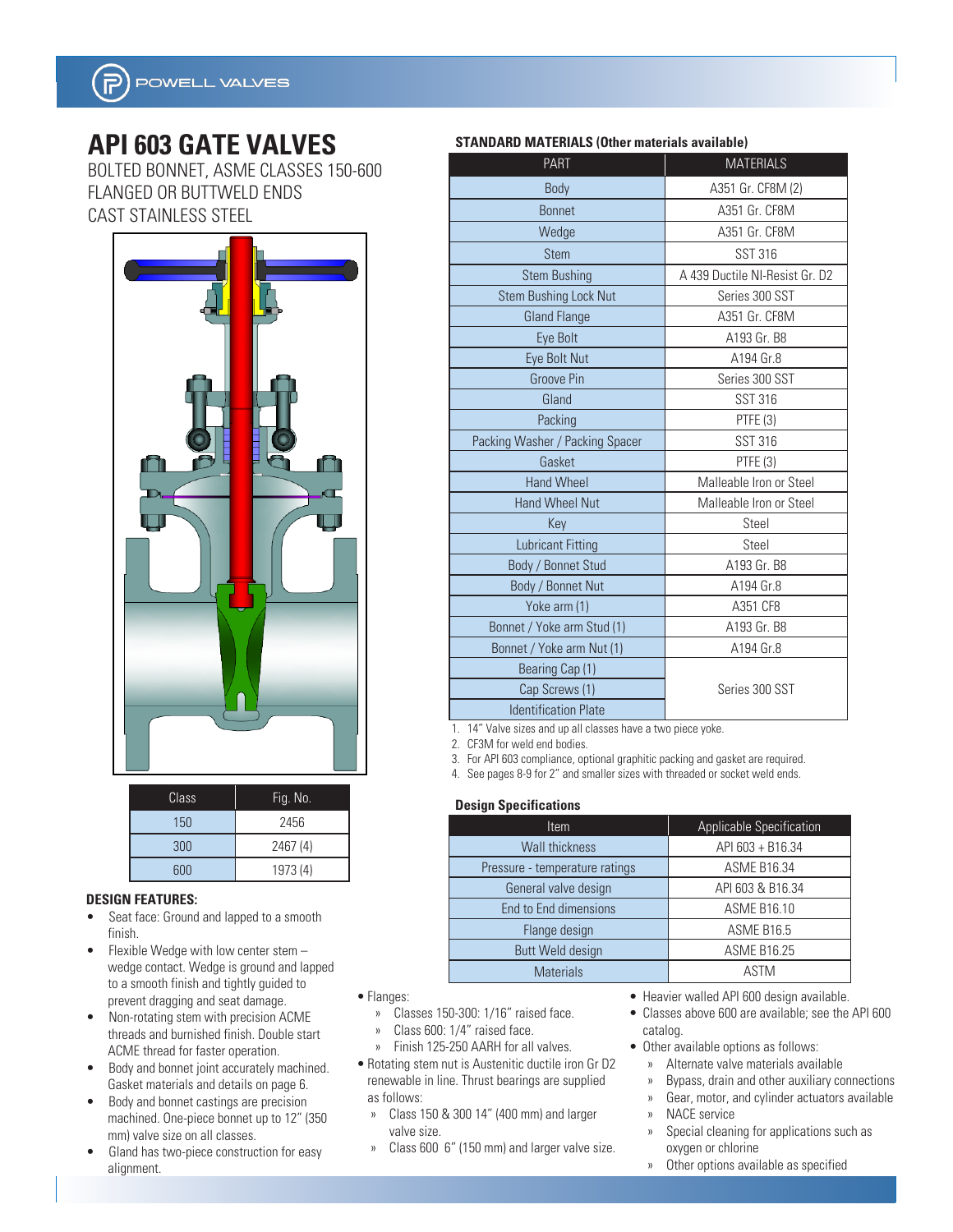# **GATE VALVE DIMENSIONS (CLASSES 150 -600)**

| <b>SIZE</b>    | <b>ASME 150</b> |           |      |       |              |      | <b>ASME 300</b> |       |      |       |      | <b>ASME 600</b> |       |      |       |      |
|----------------|-----------------|-----------|------|-------|--------------|------|-----------------|-------|------|-------|------|-----------------|-------|------|-------|------|
| in             | A               |           |      |       |              |      |                 |       |      |       |      |                 |       |      |       |      |
| mm             | FE.             | <b>WE</b> | B(1) | C(1)  | $\mathsf{D}$ | E    | A               | B(1)  | C(1) | D.    | E    | Α               | B(1)  | C(1) | D.    | E    |
| $\frac{1}{2}$  | 4.25            | 4.25      | 7.2  | 7.8   | 0.50         | 3.5  | 5.50            | 7.2   | 7.9  | 0.50  | 3.5  | 6.50            | 7.3   | 7.9  | 0.50  | 3.5  |
| 13             | 109             | 108       | 183  | 198   | 13           | 89   | 140             | 183   | 200  | 13    | 89   | 165             | 185   | 202  | 13    | 89   |
| $\frac{3}{4}$  | 4.63            | 4.63      | 7.7  | 8.6   | 0.75         | 4.0  | 6.00            | 7.9   | 8.9  | 0.75  | 4.0  | 7.50            | 8.0   | 8.9  | 0.75  | 4.0  |
| 19             | 117             | 117       | 196  | 219   | 19           | 102  | 152             | 201   | 225  | 19    | 102  | 191             | 203   | 225  | 19    | 102  |
| $\mathbf{1}$   | 5.00            | 5.00      | 8.3  | 9.4   | 1.00         | 4.5  | 6.50            | 8.3   | 9.4  | 1.00  | 4.5  | 8.50            | 8.6   | 9.8  | 1.00  | 5.0  |
| 25             | 127             | 127       | 211  | 240   | 25           | 114  | 165             | 211   | 240  | 25    | 114  | 216             | 218   | 248  | 25    | 127  |
| $1\frac{1}{2}$ | 6.50            | 6.50      | 10.4 | 12.1  | 1.50         | 5.0  | 7.50            | 10.4  | 12.1 | 1.50  | 6.0  | 9.50            | 10.7  | 12.4 | 1.50  | 7.0  |
| 38             | 165             | 165       | 264  | 308   | 38           | 127  | 191             | 264   | 308  | 38    | 152  | 241             | 272   | 316  | 38    | 178  |
| $\mathbf{2}$   | 7.00            | 8.50      | 12.0 | 14.3  | 2.00         | 6.0  | 8.50            | 12.0  | 14.3 | 2.00  | 7.0  | 11.50           | 12.3  | 14.3 | 2.00  | 9.0  |
| 50             | 178             | 216       | 305  | 362   | 51           | 152  | 216             | 305   | 362  | 51    | 178  | 292             | 312   | 362  | 51    | 229  |
| $2\frac{1}{2}$ | 7.50            | 9.50      | 12.3 | 15.0  | 2.50         | 7.0  | 9.50            | 12.6  | 14.3 | 2.50  | 7.9  | 13.00           | 18.1  | 21.9 | 2.50  | 12.0 |
| 65             | 191             | 241       | 312  | 380   | 64           | 178  | 241             | 319   | 364  | 64    | 201  | 330             | 461   | 555  | 64    | 305  |
| 3              | 8.00            | 11.12     | 13.8 | 17.0  | 3.00         | 7.0  | 11.12           | 13.8  | 17.0 | 3.00  | 9.0  | 14.00           | 19.2  | 22.8 | 3.00  | 12.0 |
| 80             | 203             | 282       | 350  | 431   | 76           | 178  | 283             | 350   | 431  | 76    | 229  | 356             | 487   | 580  | 76    | 305  |
| 4              | 9.00            | 12.00     | 16.8 | 20.9  | 4.00         | 9.0  | 12.00           | 16.8  | 20.9 | 4.00  | 10.0 | 17.00           | 23.0  | 27.5 | 4.00  | 14.0 |
| 100            | 229             | 305       | 427  | 530   | 102          | 229  | 305             | 426   | 530  | 102   | 254  | 432             | 585   | 698  | 102   | 356  |
| 6              | 10.50           | 15.88     | 22.2 | 28.3  | 6.00         | 11.0 | 15.88           | 22.6  | 28.7 | 6.00  | 14.0 | 22.00           | 32.5  | 39.1 | 6.00  | 20.0 |
| 150            | 267             | 403       | 563  | 720   | 152          | 279  | 403             | 574   | 730  | 152   | 356  | 559             | 825   | 993  | 152   | 508  |
| 8              | 11.50           | 16.50     | 29.3 | 38.0  | 8.00         | 14.0 | 16.50           | 30.6  | 39.2 | 8.00  | 16.0 | 26.00           | 35.0  | 45.4 | 7.87  | 22.0 |
| 200            | 292             | 419       | 744  | 965   | 203          | 356  | 419             | 777   | 995  | 203   | 406  | 660             | 890   | 1154 | 200   | 560  |
| 10             | 13.00           | 18.00     | 35.6 | 46.3  | 10.00        | 16.0 | 18.00           | 36.8  | 47.2 | 10.00 | 20.0 | 31.00           | 41.9  | 52.4 | 9.75  | 25.2 |
| 250            | 330             | 457       | 905  | 1175  | 254          | 406  | 457             | 935   | 1199 | 254   | 508  | 787             | 1065  | 1332 | 248   | 640  |
| 12             | 14.00           | 19.75     | 41.1 | 53.5  | 12.00        | 18.0 | 19.75           | 42.6  | 54.7 | 12.00 | 20.0 | 33.00           | 47.3  | 59.9 | 11.75 | 26.8 |
| 300            | 356             | 502       | 1045 | 1359  | 305          | 457  | 502             | 1082  | 1390 | 305   | 508  | 838             | 1202  | 1521 | 298   | 680  |
| 14             | 15.00           | 22.50     | 46.3 | 60.3  | 13.25        | 20.0 | 30.00           | 49.1  | 63.4 | 13.25 | 22.0 | 35.00           | 51.6  | 65.4 | 12.87 | 28.3 |
| 350            | 381             | 572       | 1175 | 1531  | 337          | 508  | 762             | 1248  | 1611 | 337   | 560  | 889             | 1310  | 1662 | 327   | 720  |
| 16             | 16.00           | 24.00     | 51.6 | 67.9  | 15.25        | 22.0 | 33.00           | 70.7  |      | 15.25 | 25.2 | 39.00           | 73.2  |      | 14.75 | 35.4 |
| 400            | 406             | 610       | 1310 | 1725  | 387          | 560  | 838             | 1796  |      | 387   | 640  | 991             | 1860  |      | 375   | 900  |
| 18             | 17.00           | 26.00     | 58.1 | 76.4  | 17.25        | 25.2 | 36.00           | 77.2  |      | 17.00 | 26.8 | 43.00           | 79.1  |      | 16.5  | 35.4 |
| 450            | 432             | 660       | 1477 | 1940  | 438          | 640  | 914             | 1961  |      | 432   | 680  | 1092            | 2008  |      | 419   | 900  |
| 20             | 18.00           | 28.00     | 63.3 | 83.3  | 19.25        | 26.7 | 38.88           | 85.3  |      | 19.00 | 28.2 | 46.75           | 85.3  |      | 18.25 | 28.0 |
| 500            | 457             | 711       | 1615 | 2123  | 489          | 680  | 991             | 2176  |      | 483   | 720  | 1194            | 2166  |      | 464   | 710  |
| 24             | 20.00           | 32.00     | 76.7 | 101.1 | 23.25        | 28.3 | 45.00           | 100.9 |      | 23.00 | 35.4 | 55.00           | 102.3 |      | 22.00 | 32.0 |
| 600            | 508             | 813       | 1948 | 2568  | 591          | 720  | 1143            | 2562  |      | 584   | 900  | 1397            | 2599  |      | 559   | 810  |



1. Gear operators standard for 16" and up classes 300 and 600. Height is to top of actuator.

**FE** = Flanged **WE** = Butt weld

**B** = Center to top closed **C** = Center to top open